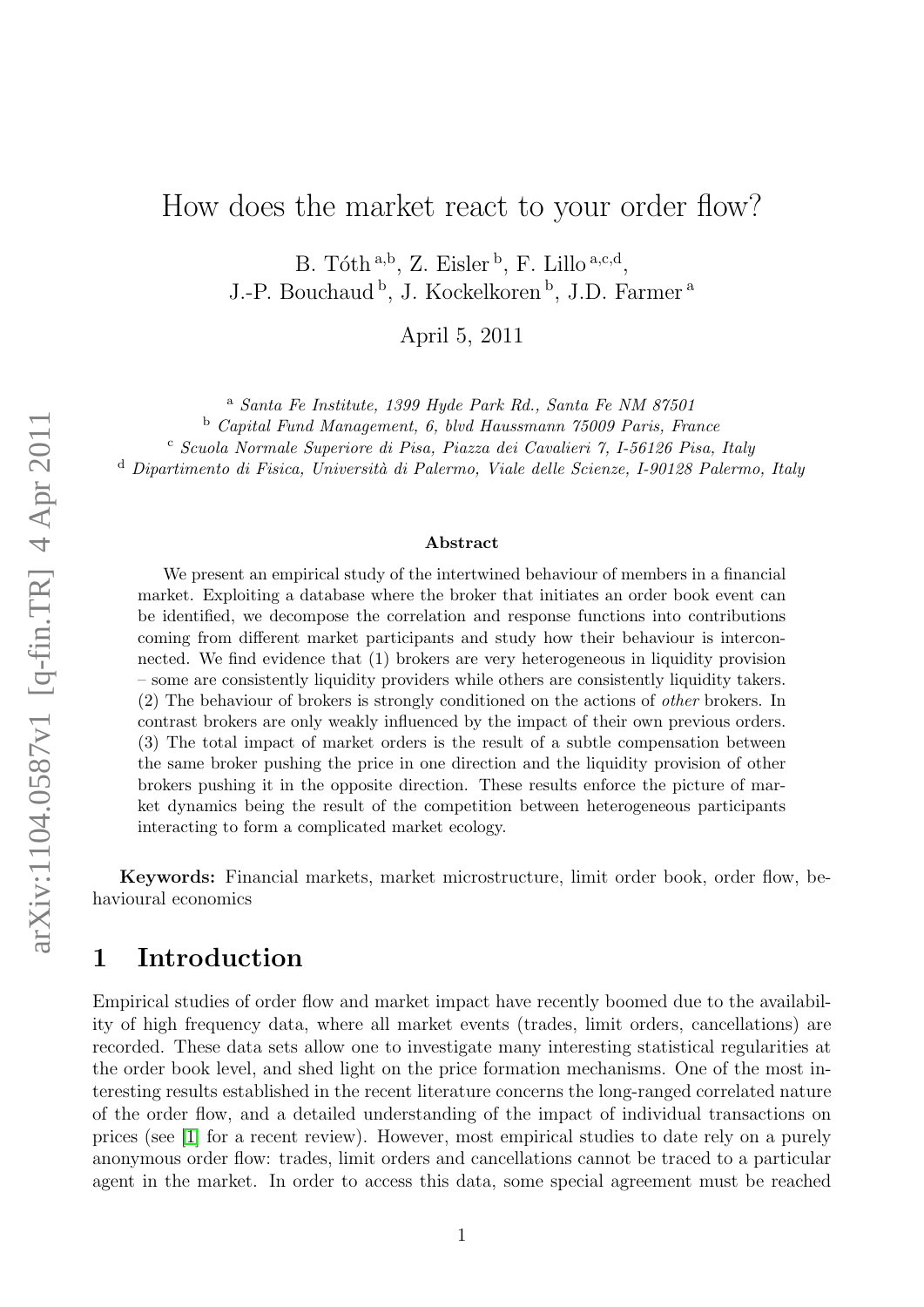with exchanges, which regulators allow or even promote in certain conditions (for example in order to investigate the role of "high-frequency traders" in the market, see [\[2,](#page-10-1) [3\]](#page-10-2)).

The data that we exploit here is unfortunately not that detailed, but allows us to identify the activity of market members of the LSE (London Stock Exchange) in the period May, 2000 – December, 2002. Since members are often brokers who act on the behalf of many final clients, the granularity of the order flow is still quite coarse, but some interesting conclusions can be still drawn from this data, as has been shown in [\[4,](#page-11-0) [5,](#page-11-1) [6\]](#page-11-2). Note that since most members also act as brokers, we will throughout use the word "broker" as synonymous with "member" and we will use these terms interchangeably. Here, we want to adapt a formalism introduced by some of us in Ref. [\[7\]](#page-11-3) to investigate the correlation and impact of various types of order book events. In that paper, events were broken down into six categories: market orders, limit orders and cancellations, and for each type whether the event immediately changes the midpoint price or not. In principle, further categories can be envisaged, and here we add the brokerage code as an additional tag.

This decomposition allows us to separate the total impact of a given type of order book event into a contribution from the same broker and a contribution from all other brokers. We find that these two contributions very nearly offset each other, leading to a total impact that is nearly constant in time and much smaller than either of these contributions. This is the central result of this paper, which confirms the dynamical liquidity picture put forth in [\[8,](#page-11-4) [9,](#page-11-5) [10,](#page-11-6) [11,](#page-11-7) [7\]](#page-11-3), according to which the highly persistent sign of market orders must be buffered by a fine-tuned counteracting limit order flow in order to maintain statistical efficiency (i.e. that the price changes are close to unpredictable, in spite of the long-ranged correlation of the order flow). We believe that the quantitative result presented here is a very important ingredient to understand the dynamics of markets, since it explicitly demonstrates that the stability of markets relies on a rather precise balance between liquidity taking and liquidity providing, and that small fluctuations of one or the other can lead to micro-liquidity crises and price jumps [\[12,](#page-11-8) [13\]](#page-11-9).

We also report some additional statistical regularities in order placement that result from interaction/imitation between different brokers, depending on the type of order book event, and on clear signatures of heterogeneity between different order placement strategies. These raw empirical results would certainly deserve an additional layer of quantitative interpretation, which we, however, leave quite open at this stage, partly for lack of more precise data.

#### 2 Data and notation

In this paper we analyze data on 7 of the most liquid stocks traded at the LSE during the period May, 2000 – December, 2002[∗](#page-1-0) . Our data set contains all on-book events for the stocks. We only consider the usual trading time between 8:00–16:30, all other periods are discarded. The unique feature of our data set is that each order is characterized by a membership code identifying the initiator of the order. These codes uniquely represent the member firms of the LSE even if we are not able to identify the firms by name<sup>[‡](#page-1-1)</sup>. The activity level of brokerages is very heterogeneous. For example, in a typical month for AZN the 5 most active market members are responsible for 40-50% of transactions and the 15 most active ones are responsible

<span id="page-1-0"></span><sup>∗</sup>The studied stocks are AstraZeneca (AZN), BHP Billiton (BLT), Lloyds Banking Group (LLOY), Prudential (PRU), Rentokil Initial (RTO), Tesco (TSCO), Vodafone Group (VOD).

<span id="page-1-1"></span><sup>‡</sup>Actually the brokerage codes in our data are reshuffled at the beginning of each month. However, since most of the results we show happen at the intraday scale, we can ignore the effect of the reshuffling.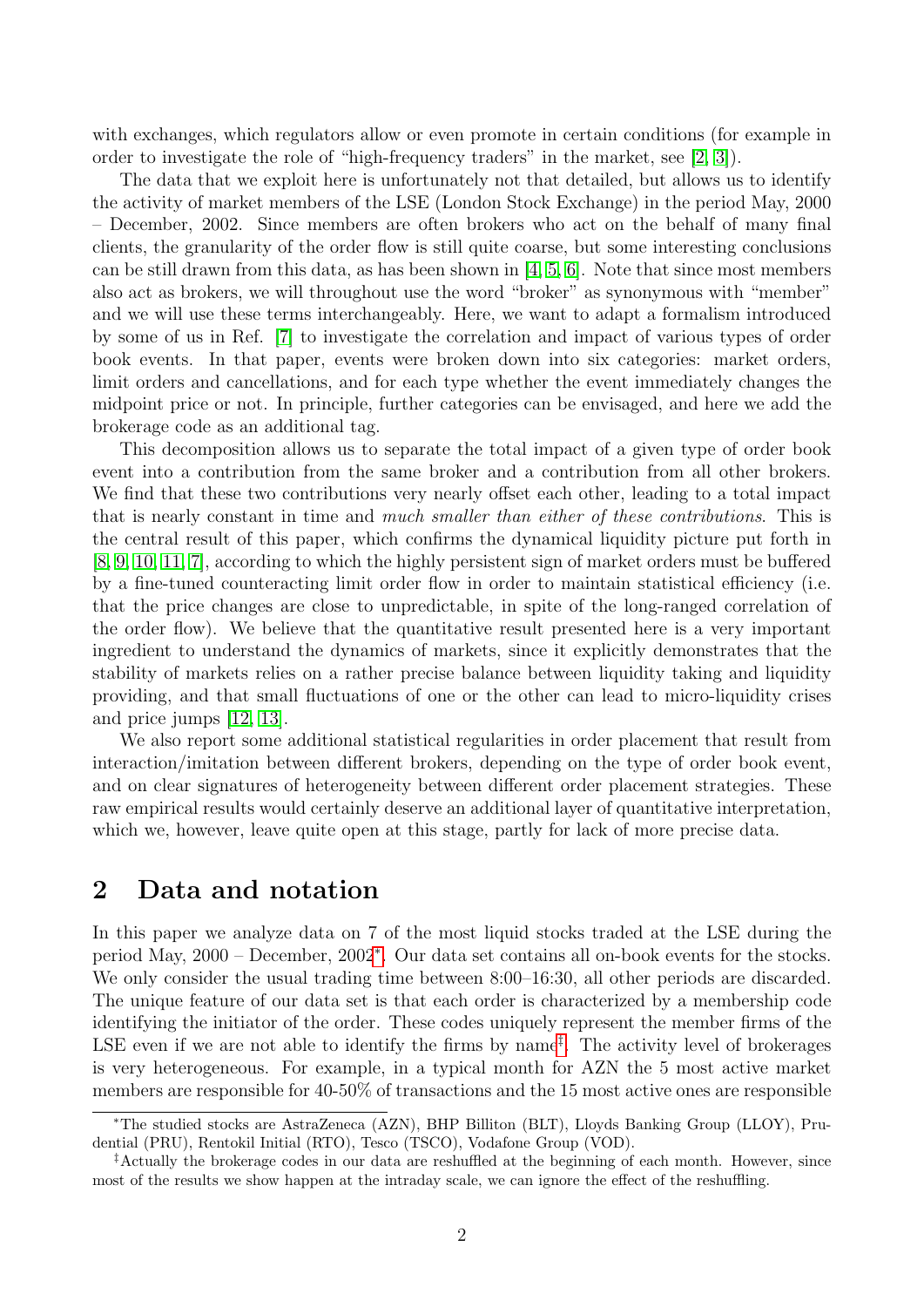| ticker      | number    | tick/avg price   | typical number | Gini   | $std(log_{10} \alpha_i)$ |
|-------------|-----------|------------------|----------------|--------|--------------------------|
|             | of events | $\times 10^{-4}$ | of brokers     | coeff. |                          |
| <b>AZN</b>  | 1,846,922 | 3.49             | 95             | 0.80   | 1.12                     |
| <b>BLT</b>  | 958,573   | 7.69             | 69             | 0.75   | 1.03                     |
| <b>LLOY</b> | 1,761,548 | 7.84             | 104            | 0.79   | 1.13                     |
| PRU         | 1,312,220 | 7.44             | 88             | 0.77   | 1.10                     |
| <b>RTO</b>  | 714,665   | 11.07            | 65             | 0.75   | 1.02                     |
| <b>TSCO</b> | 1,175,353 | 10.68            | 87             | 0.78   | 1.10                     |
| <b>VOD</b>  | 2,712,084 | 15.23            | 134            | 0.82   | 1.13                     |

<span id="page-2-0"></span>Table 1: Summary statistics for the data we study here. The first three columns are the ticker, the total number of events and the ratio of the tick size to the average price. Letting  $\alpha_i$  be the fraction of the trades during a given month initiated by broker  $i$ , the other fourth column shows the typical (average) number of active brokerages (defined to be those with  $\alpha_i > 0.01$ ). The fourth column is the Gini coefficient of  $\alpha_i$ , and the sixth is the standard deviation of  $\log_{10} \alpha_i$ .

for 80-90% of transactions. Thus the trading activity is strongly concentrated in a relatively small number of member firms. In Table [1](#page-2-0) we show summary statistics of the stocks and the brokerages. We present the number of events for each stock, the ratio of the tick size to the average price, the typical (average) number of active brokers. In a given month we define  $\alpha_i$ as the fraction of trades initiated by broker *i*. The typical Gini coefficient of  $\alpha_i$  is about 0.8, and the typical standard deviation of  $log_{10} \alpha_i$  is a little more than one, indicating that the typical difference between the activity of two brokers chosen at random is more than an order of magnitude.

Following Ref. [\[7\]](#page-11-3) we will analyse time series of order book events. We use the name "event" for any change in the order book that modifies the bid or ask price or the volume quoted at these prices. Events will be used as the unit of time. Since there can be many events between two transactions this notion of "event time" is similar but more fine-grained than the notion of transaction time used in many papers. The price just before the  $t^{th}$  event is defined as the midpoint price  $p_t$ , i.e. the average of the best ask and best bid quote. We use ticks as the units of price. The type of event at time t will be denoted by  $\pi_t$ . The upper index' ("prime") denotes that an event changed the price  $p_t$ , and the upper index 0 that it did not. The possible events are:

- $MO<sup>0</sup>$  is an effective market order<sup>[1](#page-2-1)</sup> that does not change the price.
- $\bullet$  MO' is an effective market order that does change the price.
- $LO^0$  is a limit order at the current bid or ask (which does not change the price).
- $\bullet$  LO' is a limit order inside the spread (which does change the price).
- $CA<sup>0</sup>$  is cancellation at the bid or ask that does not remove all the volume quoted (and thus does not change the price).
- $\bullet$  CA' is a cancellation at the bid or the ask that does remove all the volume quoted (and thus does change the price).

<span id="page-2-1"></span> $1$  By *effective market order* we mean any event that generates immediate transactions with existing orders in the limit order book.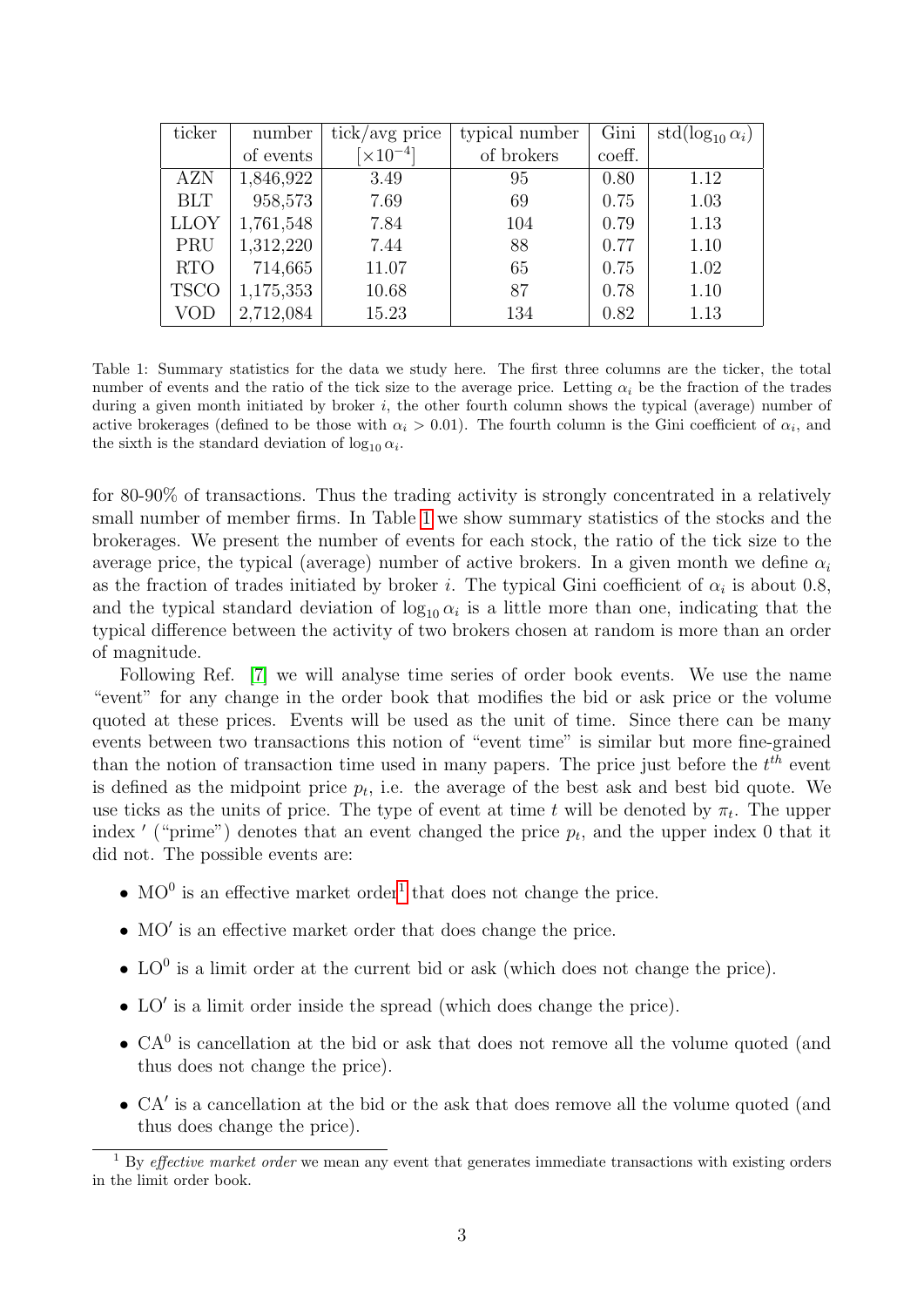Abbreviations without the upper index (MO, CA, LO) refer to events whether or not they change the price. We will not explicitly consider limit orders and cancellations inside the order book, because they do not have an immediate effect on the best quotes. The event at time  $t$  is given a sign  $\epsilon_t$  according to its expected long-term effect on the price. For market orders and limit orders this corresponds to order signs, i.e.,  $\epsilon_t = 1$  for buy orders and  $-1$  for sell orders. Cancellation of a sell limit order has  $\epsilon_t = 1$  while cancellation of a buy limit order has  $\epsilon_t = -1$ (the sign is reversed because the effect on the price is in the opposite direction).

We will use the indicator function  $I(A)$  which is defined as  $I(A) = 1$  if the condition A is true and  $I(A) = 0$  otherwise. For example, the indicator variable  $I(\pi_t = \pi)$  is 1 if the event at time t is of type  $\pi$  and zero otherwise. The unconditional probability of the event type  $\pi$  is by definition  $P(\pi) = \langle I(\pi_t = \pi) \rangle$ . The market member acting at time t will be denoted by  $b_t$ , and the indicator function  $I(b_t = b)$  is 1 if the broker acting at time t is b and zero otherwise.

The average behaviour of the price  $\ell$  time steps after an event of a particular type  $\pi_1$ defines the corresponding response function (or average impact function) [\[14\]](#page-11-10)

$$
\mathcal{R}_{\pi_1}(\ell) = \frac{\langle (p_{t+\ell} - p_t)I(\pi_t = \pi_1)\epsilon_t \rangle}{P(\pi_1)}.
$$
\n(1)

This response can be divided into a part that is the response due to the actions of the same broker as the one active at time  $t$  ( $\mathcal{R}_{\pi_1}^{\text{same}}(\ell)$ ), and the response due to other brokers ( $\mathcal{R}_{\pi_1}^{\text{diff}}(\ell)$ ). The response due to the same broker can be written

$$
\mathcal{R}_{\pi_1}^{\text{same}}(\ell) = \frac{\left\langle \sum_{t'=t}^{t+\ell-1} (p_{t'+1} - p_{t'}) I(b_{t'} = b_t) I(\pi_t = \pi_1) \epsilon_t \right\rangle}{P(\pi_1)}.
$$
\n(2)

 $\mathcal{R}_{\pi_1}^{\text{same}}(\ell)$  is the expected price change between time t and  $t+\ell$  caused by the further actions of the same broker that acted at time t and ignoring all other brokers (since  $I(b_{t'} = b_t)$  picks out only events from the same broker). Conversely the response that is only due to other brokers can be written

$$
\mathcal{R}_{\pi_1}^{\text{diff}}(\ell) = \frac{\left\langle \sum_{t'=t}^{t+\ell-1} (p_{t'+1} - p_{t'}) I(b_{t'} \neq b_t) I(\pi_t = \pi_1) \epsilon_t \right\rangle}{P(\pi_1)}.
$$
\n(3)

Trivially  $\mathcal{R}_{\pi_1}^{\text{same}}(\ell) + \mathcal{R}_{\pi_1}^{\text{diff}}(\ell) = \mathcal{R}_{\pi_1}(\ell)$ . Furthermore, we can define the different contributions to the response  $\mathcal{R}_{\pi_1}^{\text{same}}(\ell)$  coming from the possible  $\pi_2$  types of events occurring at  $t'$  as

$$
\mathcal{R}_{\pi_1, \pi_2}^{\text{same}}(\ell) = \frac{\left\langle \sum_{t'=t}^{t+\ell-1} (p_{t'+1} - p_{t'}) I(\pi_{t'} = \pi_2) I(b_{t'} = b_t) I(\pi_t = \pi_1) \epsilon_t \right\rangle}{P(\pi_1)},\tag{4}
$$

and similarly for  $\mathcal{R}_{\pi_1,\pi_2}^{\text{diff}}(\ell)$ .

In a similar way one can define the signed-event correlation function

$$
C_{\pi_1, \pi_2}(\ell) = \frac{\langle I(\pi_{t+\ell} = \pi_2)\epsilon_{t+\ell}I(\pi_t = \pi_1)\epsilon_t\rangle}{P(\pi_1)P(\pi_2)},
$$
\n
$$
(5)
$$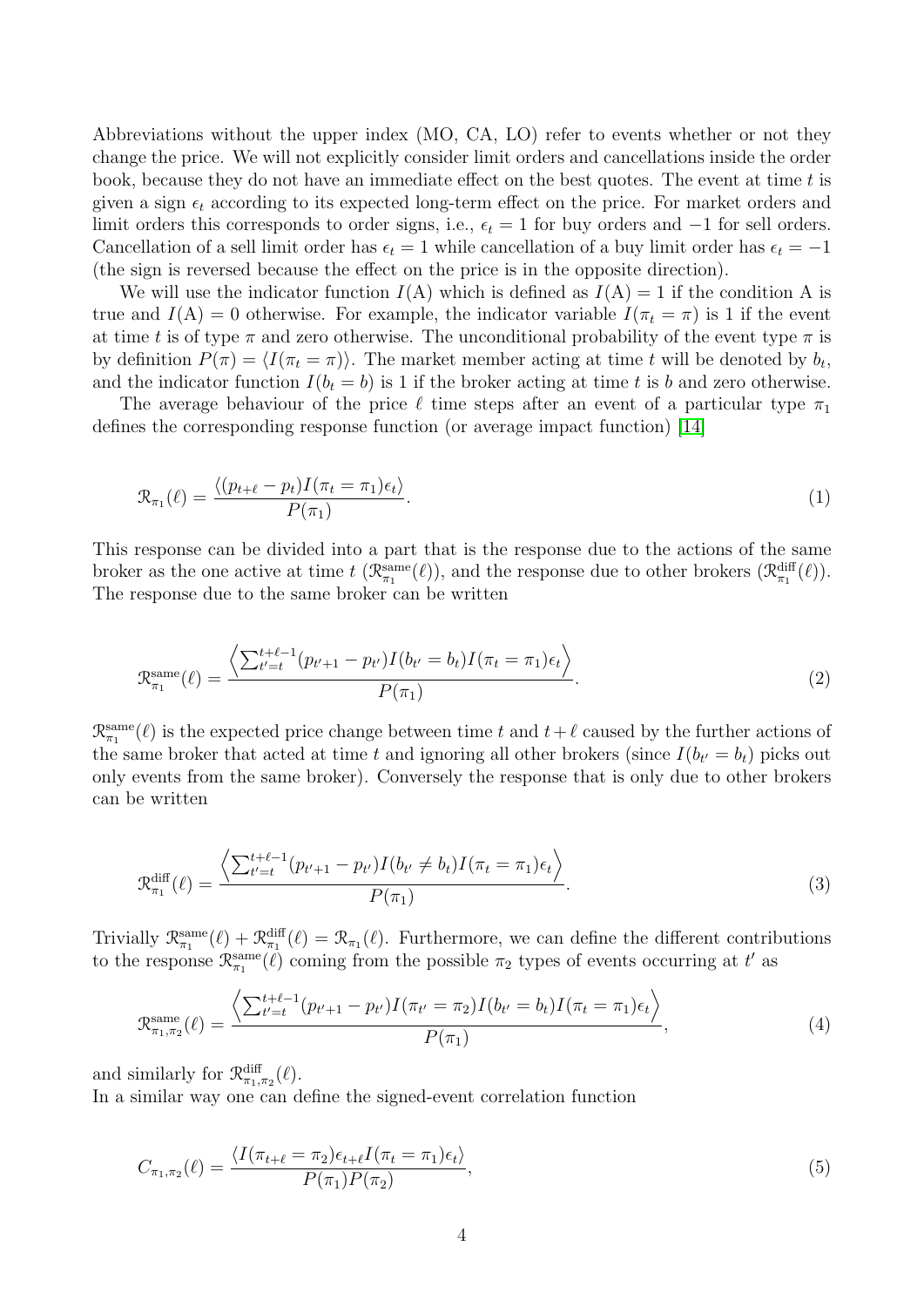which again can be divided as the sum of the correlation between events initiated by the same broker  $(C_{\pi_1,\pi_2}^{\text{same}}(\ell))$  and the correlation between events initiated by different brokers  $(C_{\pi_1,\pi_2}^{\text{diff}}(\ell)),$ 

$$
C_{\pi_1, \pi_2}^{\text{same}}(\ell) = \frac{\langle I(\pi_{t+\ell} = \pi_2)\epsilon_{t+\ell}I(\pi_t = \pi_1)\epsilon_t I(b_{t+\ell} = b_t)\rangle}{P(\pi_1)P(\pi_2)},
$$
\n(6)

$$
C_{\pi_1, \pi_2}^{\text{diff}}(\ell) = \frac{\langle I(\pi_{t+\ell} = \pi_2)\epsilon_{t+\ell}I(\pi_t = \pi_1)\epsilon_t I(b_{t+\ell} \neq b_t) \rangle}{P(\pi_1)P(\pi_2)}.
$$
\n(7)

For simplicity, when talking about the response functions and the correlations, we will simply refer to  $\mathcal{R}_{\pi_1}^{\text{same}}(\ell)$  and  $C_{\pi_1,\pi_2}^{\text{same}}(\ell)$  as the contribution of the same broker, while we will refer to  $\mathcal{R}_{\pi_1}^{\text{diff}}(\ell)$  and  $C_{\pi_1,\pi_2}^{\text{diff}}(\ell)$  as the contribution of *other brokers*.

When showing our results, we averaged over all the 7 stocks studied. However, we checked all the results for each stock individually and found that the results are very similar.

#### 3 Heterogeneity of broker liquidity provision

Are brokers homogeneous in the sense that an event from a given broker has the same statistical properties as an event from any other broker? Or are brokers heterogeneous in the sense that their events have different statistical properties? In this section we show that when it comes to liquidity provision brokers are very heterogeneous.

We first study liquidity provision. Let  $\#MO_{b}'$  be the number of price changing market orders placed by broker b in a given month, and similarly  $\# LO'_{b}$  be the number of price changing limit orders placed by broker b in that month. The fraction

<span id="page-4-2"></span>
$$
f_b^{\text{MO}'} = \frac{\# \text{MO}'_b}{\# \text{MO}'_b + \# \text{LO}'_b}
$$
(8)

is the fraction of price changing market orders placed by broker  $b$  in a given month (we use a month because the brokerage codes are shuffled every month). A high value of  $f_b^{\text{MO}'}$  thus implies that a broker tends to be a liquidity taker and a low value of  $f_b^{\text{MO}'}$  implies that she tends to be a liquidity provider<sup>[2](#page-4-0)</sup>. The distribution<sup>[3](#page-4-1)</sup> of the average values of  $f_b^{\text{MO}'}$  is shown in the left panel of Fig. [\(1\)](#page-5-0). This distribution is extremely broad, with average values of  $f_b^{\text{MO}}$ ranging from  $f_b^{\text{MO}'} \approx 0$ , indicating a broker that acts as a market maker, using limit orders almost exclusively, to  $f_b^{\text{MO}'} \approx 0.8$ , indicating a broker that predominately uses market orders.

Statistical testing shows that the wide variation in  $f_b^{\text{MO}'}$  is due to real heterogeneity among the brokers rather than statistical fluctuations. If we define a series with values of one or zero depending on whether a price changing order is an effective market order or a limit order, the characteristic time for the autocorrelation to decay into the noise level is less than ten price changing orders. This enables us to estimate the standard deviation of the  $f_b^{\text{MO}'}$  value for each broker by drawing block bootstrap samples for all brokers in all periods (with block sizes of 10 orders). The typical standard deviation for the  $f_b^{\text{MO}'}$  values is less than 0.04. Thus the broad

<span id="page-4-0"></span><sup>&</sup>lt;sup>2</sup>In studying  $f_b^{\text{MO}'}$  we look only at price changing market and limit orders (and not all MO and LO), since these are what have an immediate effect on the price. This we do in order to include less bias in the statistics due to orders being placed and cancelled almost immediately.

<span id="page-4-1"></span><sup>&</sup>lt;sup>3</sup> Note that the distribution is not weighted by the size of the broker.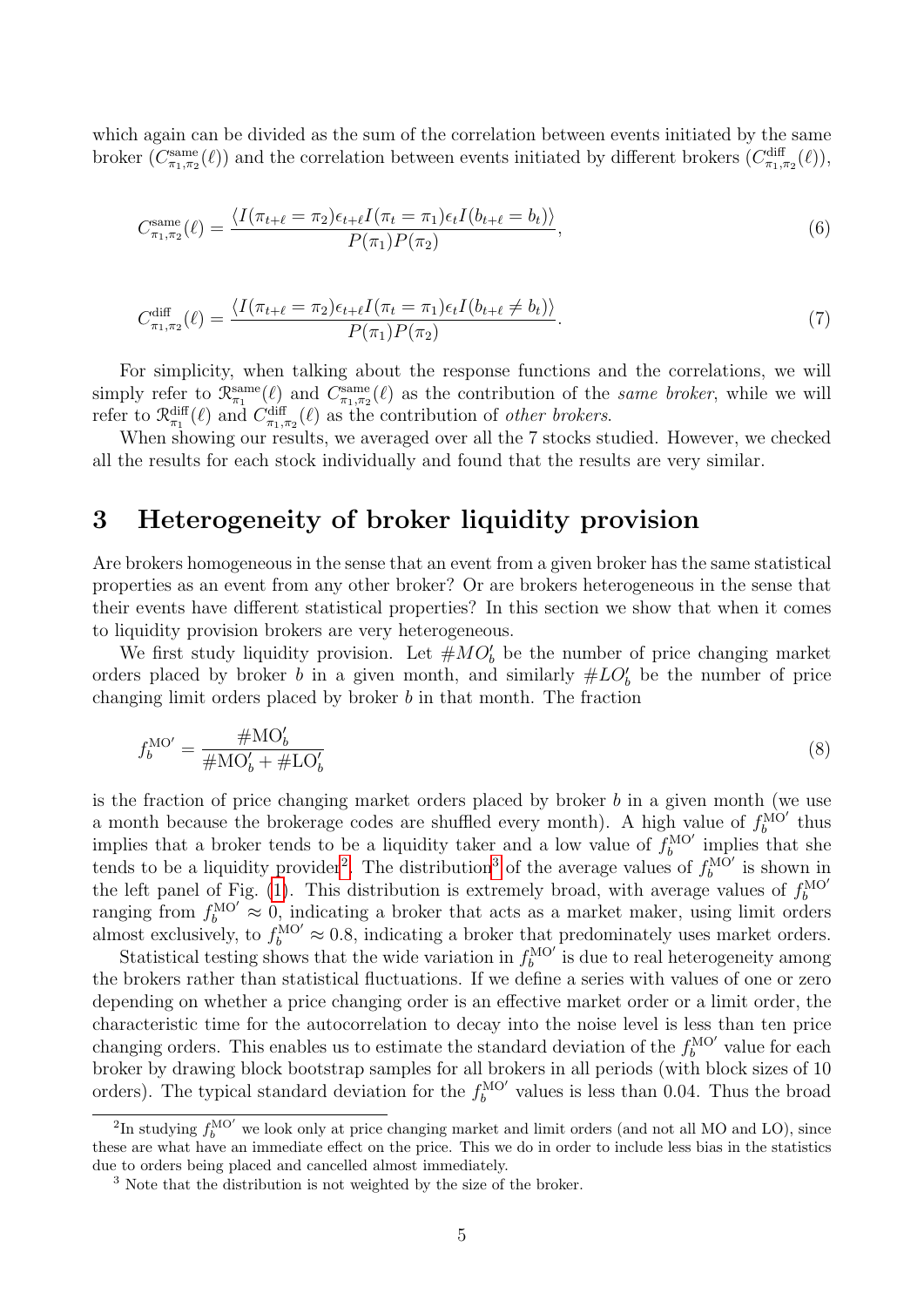distribution of values of  $f_b^{\text{MO}'}$  shown in Fig. [\(1\)](#page-5-0) is almost entirely real variation, corresponding to heterogeneous behaviour across brokers.

We find that  $f_b^{\text{MO}'}$  does not show significant dependence on the size of the broker (defined by his total number of orders of any type), so there is no simple relation between transaction volumes and the use of market vs. limit orders that would reflect, for example, some systematic difference of information between large and small brokers.

Nonetheless, the results summarized in the right panel of Fig. [\(1\)](#page-5-0) suggest that brokers with different levels of liquidity provision specialize in different types of execution. We show the average immediate impact  $\mathcal{R}_{\pi}(\ell = 1)$  of an order of type  $\pi = \text{LO}'$  and  $\pi = \text{MO}'$  as a function of  $f_b^{\text{MO}}$ . To reduce the statistical variation we bin the brokers into five groups according to  $f_b^{\text{MO}'}$ , and plot the average value of  $\mathcal{R}_{\pi}(\ell=1)$  in each bin against the average value of  $f_b^{\text{MO}'}$  for that bin. The impact for market orders decreases slightly with  $f_b^{\text{MO}'}$ , indicating that brokers who use market orders more frequently get better execution. For limit orders, in contrast, the lowest impact is for low values of  $f_b^{\text{MO}'}$ , indicating that brokers who use limit orders more frequently get better execution. For the top two quintiles of  $f_b^{\text{MO}'}$  there is essentially no difference between the impact of limit orders and market orders, while for the lowest quintile the difference is dramatic – limit orders have an impact of about a tick, while market orders have more than 1.4 ticks of impact.

There are two possible interpretations of this result. One is that brokers who use a given type of order more often are more skillful at using this type of order (assuming that moving the price less means better execution, this might not always be true). Another is that brokers who are predominantly doing market making tend to transact passively with less information, so that their limit orders have less impact than those of directional traders. However, in the rare cases where market makers use market orders, e.g. to flatten their positions at the end of the day, they tend to execute under unfavourable circumstances, e.g. under more time pressure to execute a large quantity.



<span id="page-5-0"></span>Figure 1: (left) The distribution of the ratio  $f_b^{\text{MO}'}$ , defined in Eq. [\(8\)](#page-4-2), which takes on low values for brokers who tend to be liquidity providers and higher values for brokers that tend to be liquidity takers. We only include brokers whose number of trades is at least 1% of the total in a given month. (right) The immediate impact  $\mathcal{R}_{\pi}(\ell = 1)$  for price changing limit orders  $\pi = LO'$  and  $\pi = MO'$  orders is plotted as a function of  $f_b^{\tilde{\text{MO}}'}$ , the fraction of price changing market orders. To reduce statistical fluctuations the data are binned into five groups according to  $f_b^{\text{MO}}$ .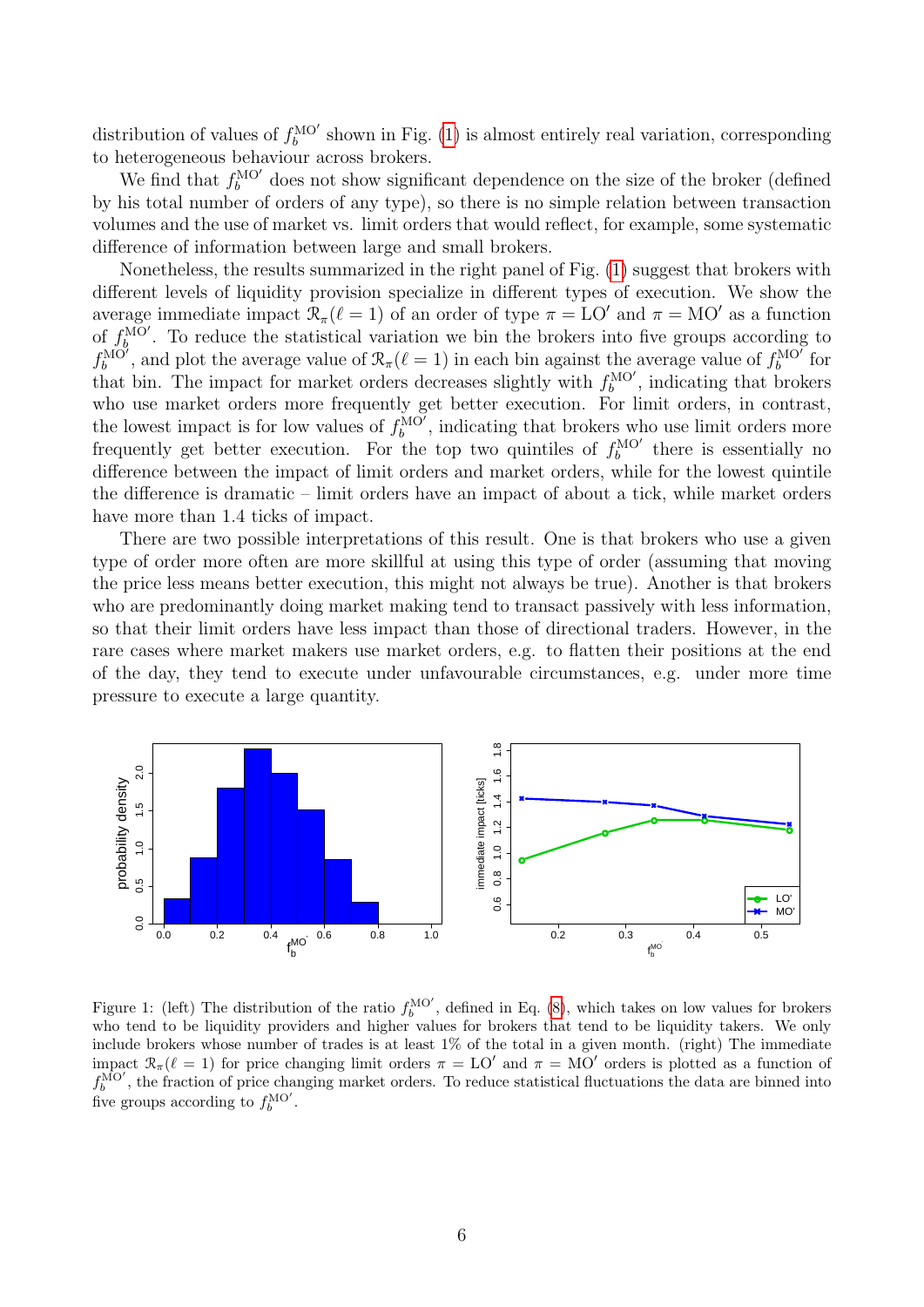#### 4 Regularities in order placement

This analysis can also be used to gain insight into the origin of long-ranged correlation in the sign of orders. Using the above formalism, we can break up this correlation into different contributions, depending on whether or not the event is price changing and whether the broker is the same or different. As we will see, the response of brokers to their own price changes is quite different than their response to the price changes of others.

In the left panel of Fig. [\(2\)](#page-6-0) we plot some relevant correlations for market orders, in particular  $C_{\text{MO}^0,\text{MO}^0}(\ell)$  and  $C_{\text{MO}'\text{,MO}^0}(\ell)$ , conditioning on the same broker and on different brokers. It can be seen that:

- i) The autocorrelations  $C_{\text{MO}^0,\text{MO}^0}^{\text{same}}(\ell)$ ,  $C_{\text{MO}',\text{MO}^0}^{\text{same}}(\ell)$ , and  $C_{\text{MO}^0,\text{MO}^0}^{\text{diff}}(\ell)$  all behave similarly. They are positive for lags up to more than 500, and they all decay roughly as power laws,  $\ell^{-\gamma}$  with  $\gamma \approx 0.5$ . This is very close to the exponent found in [\[8,](#page-11-4) [14\]](#page-11-10) for the unconditional autocorrelation of market order sign. The three autocorrelations differ in amplitude:  $C_{\text{MO}^0,\text{MO}^0}^{\text{same}}(\ell)$  is largest, with a value of roughly 0.8 for lag one, then  $C_{\text{MO}^0,\text{MO}^0}^{\text{diff}}(\ell)$ , with a value of roughly 0.2 for lag one, and finally  $C_{\text{MO}',\text{MO}}^{\text{same}}(\ell)$ , with a value less than 0.1 at lag one. They all decay roughly in the same way across the entire range (see also [\[16\]](#page-11-11)).
- ii) In contrast, the autocorrelation  $C_{\text{MO}',\text{MO}^0}^{\text{diff}}(\ell)$ , which measures the response of another broker to a price changing market order, is weakly but consistently negative and shows no clear pattern of decay. Furthermore its behaviour is completely different to that of  $C^{\text{diff}}_{\text{MO}^0,\text{MO}^0}(\ell).$



<span id="page-6-0"></span>Figure 2: Correlation functions between events. (left) The correlation  $C_{\text{MO}^0, \text{MO}^0}(\ell)$  between non-pricechanging market orders at two different times, and the correlation  $C_{\text{MO}',\text{MO}^0}(\ell)$  between a price-changing market order and a non-price-changing market order. In each case we present results conditioned on the same broker for the two events vs. a different broker for the two events. (right) The correlation  $C_{\text{LO}^0,\text{LO}'}(\ell)$  for a non-price changing and a price changing limit order, and the correlation  $C_{LO',LO'}(\ell)$  for two price changing limit orders.

Stated in different terms, the first set of results imply that the response to a non-pricechanging market order is always the same: Whether subsequent orders come from the same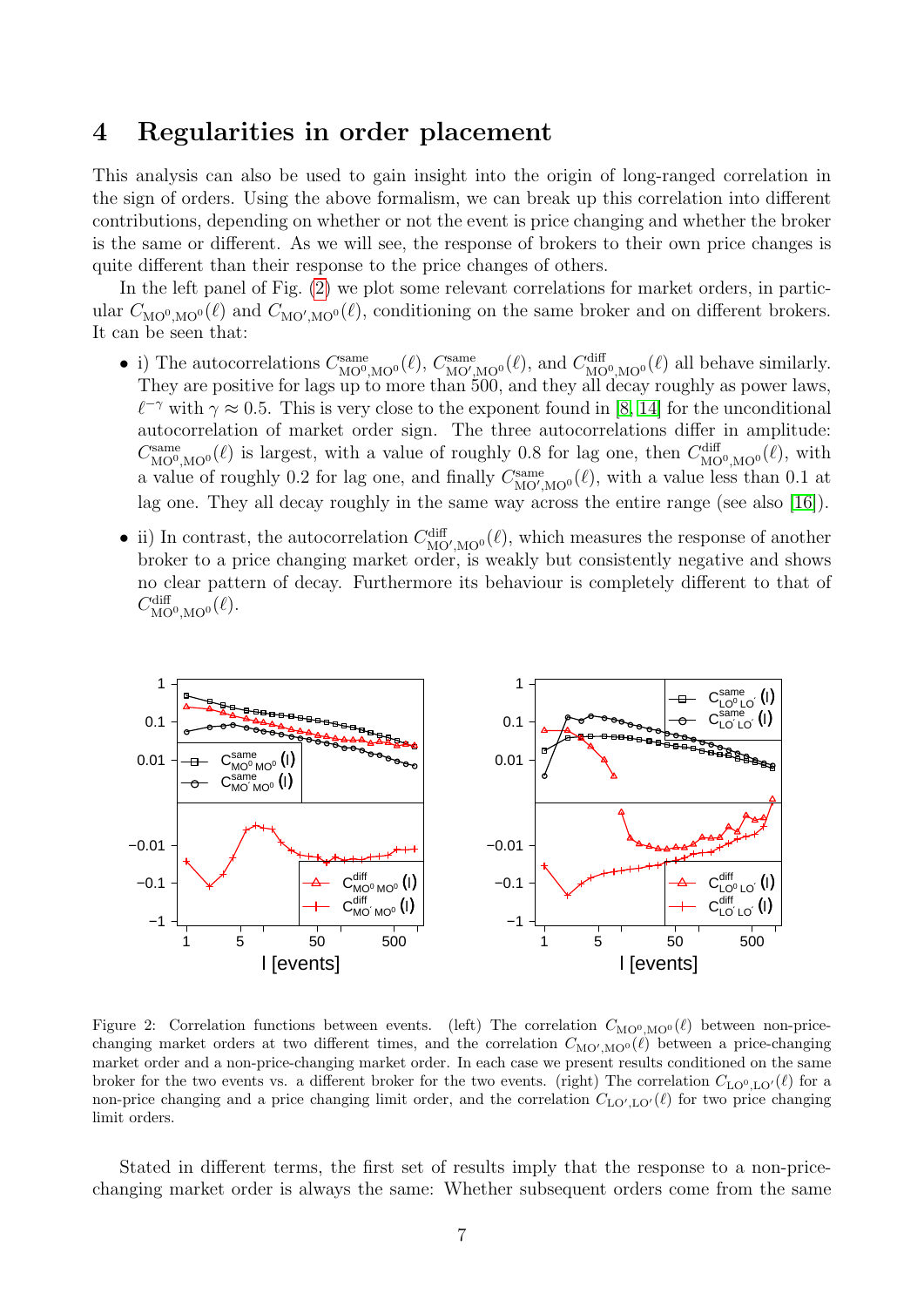broker or a different broker, subsequent order placements tend to be of the same sign. This is in contrast to the response to a price-changing market order. In this case the same broker tends to keep placing orders of the same sign as her original order, while other brokers tend to place orders of opposite signs to the original order.

The observation of a long-memory autocorrelation functions for orders placed by the same broker provides additional evidence that at brokerage level the long-memory of order flow is primarily driven by the splitting of large metaorders into small pieces, as posited in [\[17\]](#page-11-12) (see also [\[11,](#page-11-7) [16\]](#page-11-11) for additional evidence supporting this hypothesis). This happens whether or not the original market order causes a price change. Given that a price change in the same direction is unfavourable (a buyer does not want the price to rise), this is a bit surprising at first sight. However, note that although there is long-memory in either case, the magnitude of the effect is roughly a factor of eight smaller when the original market order causes a price change.

The fact that order flow by the same broker continues in the same direction suggests that parent orders (or 'metaorders') are executed to a large extent independently of the price change, even when this change is caused by trading. From a behavioural finance perspective, agents doing splitting appear to act like "noise traders", i.e. they adapt their own order flow very little to the effect of their own recent trading, as assumed in [\[17\]](#page-11-12). This could be because agents have already factored in the impact of their trades in their estimates of trading costs and thus are rationally following their plan to let their order run until executed, having already taken this impact for granted.

The fact that the autocorrelation in response to a non-price-changing market order is also positive, even for different brokers, suggests herding behaviour. This could happen in two ways: One is that after a non-aggressive market order  $MO<sup>0</sup>$ , other brokers jump on the bandwagon, thinking there might be some information in the initial trade, or alternatively, the other brokers might be responding to the same information signals as the original broker, but with a slight lag.

Surprisingly, though, if the original market order is price-changing, the sign of this effect is reversed. In this case the original market order triggers the activity of "other brokers" with the opposite sign. The observation of a price rise converts the other brokers (or at least a majority of them) from buyers to sellers, or from sellers to buyers. This is compatible with the idea of a large liquidity buffer that reveals itself as soon as the price changes, which seems to be enough to overwhelm the herding effect that is seen when there is no price change.

Similar behaviour is seen for limit orders as well when the broker is the same, but the situation is somewhat altered when the broker is different. The right panel of Fig. [2](#page-6-0) shows  $C_{\text{LO}^0,\text{LO}'}(\ell)$  and  $C_{\text{LO}',\text{LO}'}(\ell)$ . Again, we find that  $C_{\text{LO}^0,\text{LO}'}^{same}(\ell)$  is similar to  $C_{\text{LO}',\text{LO}'}^{same}(\ell)$ . In this case, however, there is no herding on the part of other brokers since both  $C_{LO^0,LO'}^{\text{diff}}(\ell)$ ,  $C_{\text{LO}',\text{LO}'}^{\text{diff}}(\ell)$  are negative (except at very short lags  $\ell < 5$  for  $C_{\text{LO}^0,\text{LO}'}^{\text{diff}}(\ell)$ ). Thus at long time lags other brokers respond to limit orders by placing orders of the opposite sign, whether or not the original order was price-changing.

Even restricting to LO's and MO's and discarding CA's, one can define a total of 32 different correlation functions, whereas Fig. [2](#page-6-0) only shows 8 of these. It is not worth showing all 24 others, but Fig. [3](#page-8-0) shows three that are interesting. The question we ask is the following: conditioned on a non-price-changing order by broker b, what is the excess probability that the same broker b issues a price-changing order with the same sign after  $\ell$  trades? We ask this question when the original order is either a market order  $MO^0$  or a limit order  $LO^0$ . The four probabilities are given by  $P(\pi_2)C^{\text{same}}_{\pi_1,\pi_2}(\ell)$  with  $\pi_1 = \text{MO}^0$  or  $\text{LO}^0$  and  $\pi_2 = \text{MO}'$  or  $\text{LO}'$ , as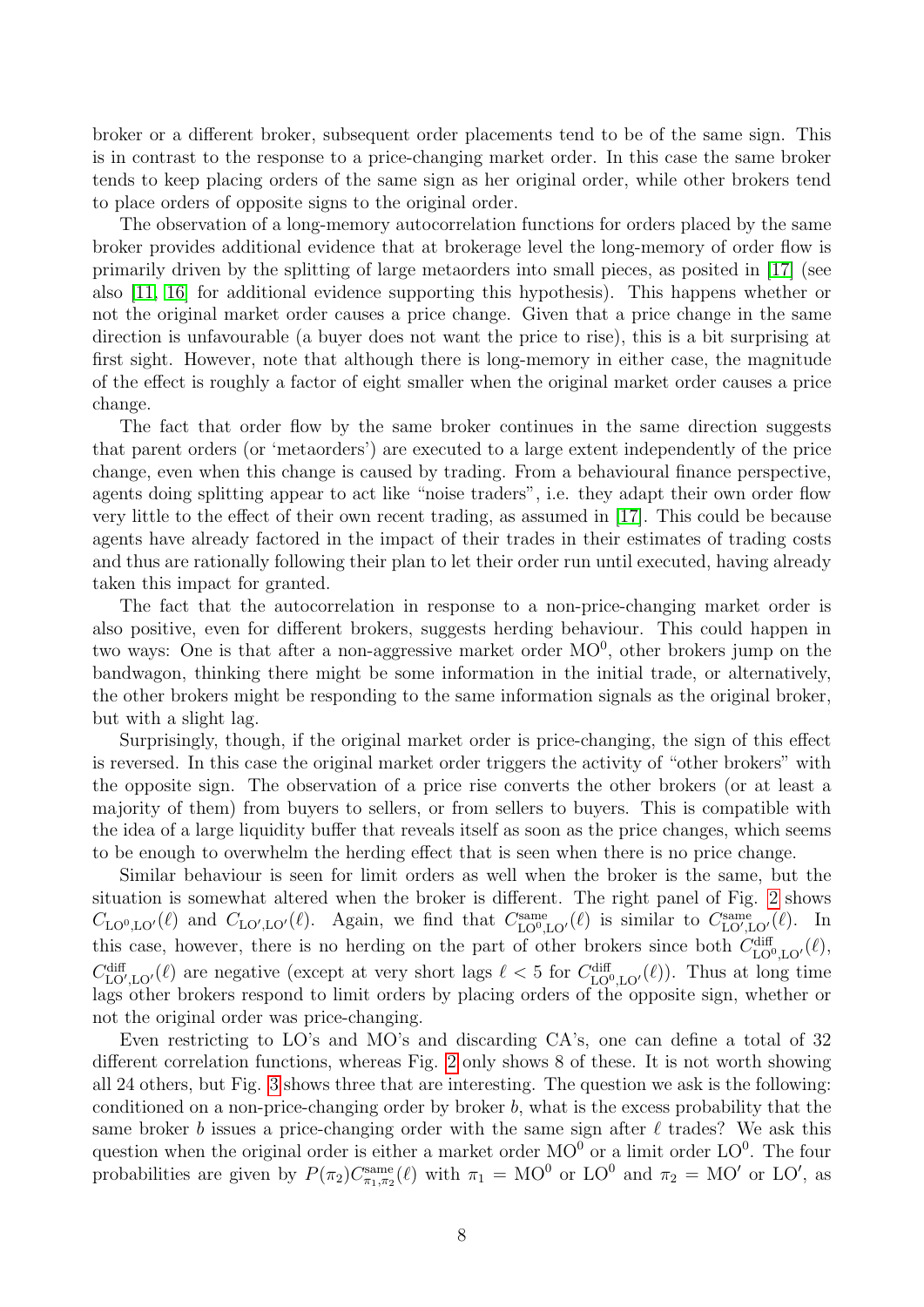shown in Fig. [3.](#page-8-0) (Note that  $C_{LO',LO'}^{same}(\ell)$  already appears in Fig. [2,](#page-6-0) right, so that we only add three new quantities to the above.)



<span id="page-8-0"></span>Figure 3: The probability for a given broker to stick with non-price-changing limit orders or market orders (conditioned on starting with non-price-changing orders). In each case we show the excess probability  $P(\pi_2)C^{\text{same}}_{\pi_1,\pi_2}(\ell)$  that the same broker b issues a price-changing order with the same sign after  $\ell$  trades, with  $\pi_2 = \text{LO}'$  or MO'. The left panel shows  $\pi_1 = \text{MO}^0$  and the right panel  $\pi_1 = \text{LO}^0$ .

What transpires from these plots is that conditioned on the fact that a broker decided to execute using a non-aggressive market order, he will make roughly equal use of  $MO'$  and  $LO'$ in the future, whereas after deciding to place a non-aggressive limit order, the probability to continue using limit orders in the future is much larger than switching to market orders. This result, however, mostly comes from the contribution of the brokers with the smallest  $f_b^{\text{MO}'},$ i.e. those brokers who act as market makers, for which such a strategy is indeed expected.

# 5 Balance between liquidity taking and liquidity providing

Let us investigate another aspect of the intertwined liquidity dynamics. It is known from previous results [\[18,](#page-11-13) [14,](#page-11-10) [7\]](#page-11-3) that the average impact of market orders,  $\mathcal{R}_{MO}(\ell)$ , first increases rapidly with  $\ell$  and then becomes flat for large  $\ell$ . To understand the reason for the flattening of the response function, we studied the contributions coming from the actions of the same broker and of other brokers. When disaggregating these two effects, we find that the flat response function comes from a nearly exact cancellation between  $\mathcal{R}_{\text{MO}}^{\text{same}}(\ell)$ , which increases response function comes from a nearly exact cancellation between  $\mathcal{R}_{\text{MO}}^{\text{max}}(\ell)$ , which increases as roughly  $\sqrt{\ell}$ . The growth of  $\mathcal{R}_{\text{MO}}^{\text{same}}(\ell)$  can be directly understood from the self-correlation  $C^{\text{same}}(\ell)$  described above<sup>[†](#page-8-1)</sup>. The impact functions illustrating this behaviour for event types  $MO<sup>0</sup>$  and  $MO'$  can be seen in Figure [4.](#page-9-0) To better show the power law increase of the absolute values, in Figure [5](#page-10-3) we plot  $\mathcal{R}_{\text{MO}}^{\text{same}}(\ell)$  on a log-log scale, together with  $-\mathcal{R}_{\text{MO}}^{\text{diff}}(\ell) + \text{const.}$ , where a constant term was just added in order to better visualise the similarity of the curves.

<span id="page-8-1"></span><sup>†</sup>More precisely, for large tick stocks the response is related to the integral of the correlation functions [\[7\]](#page-11-3). Therefore, since the correlations  $C_{\text{MO},\pi_2}^{\text{same}}(t')$  all have a power law decay with exponents close to  $\gamma=0.5$ , we expect the response to increase with an exponent close to  $1 - \gamma = 0.5$ . In fact  $\mathcal{R}_{\text{MO}}^{\text{same}}(\ell)$  increases as a power law with an exponent between 0.5 and 0.63 for all the studied stocks, while  $\mathcal{R}_{\text{MO}}^{\text{same}}(\ell)$  show slightly lower exponents between 0.38 and 0.51.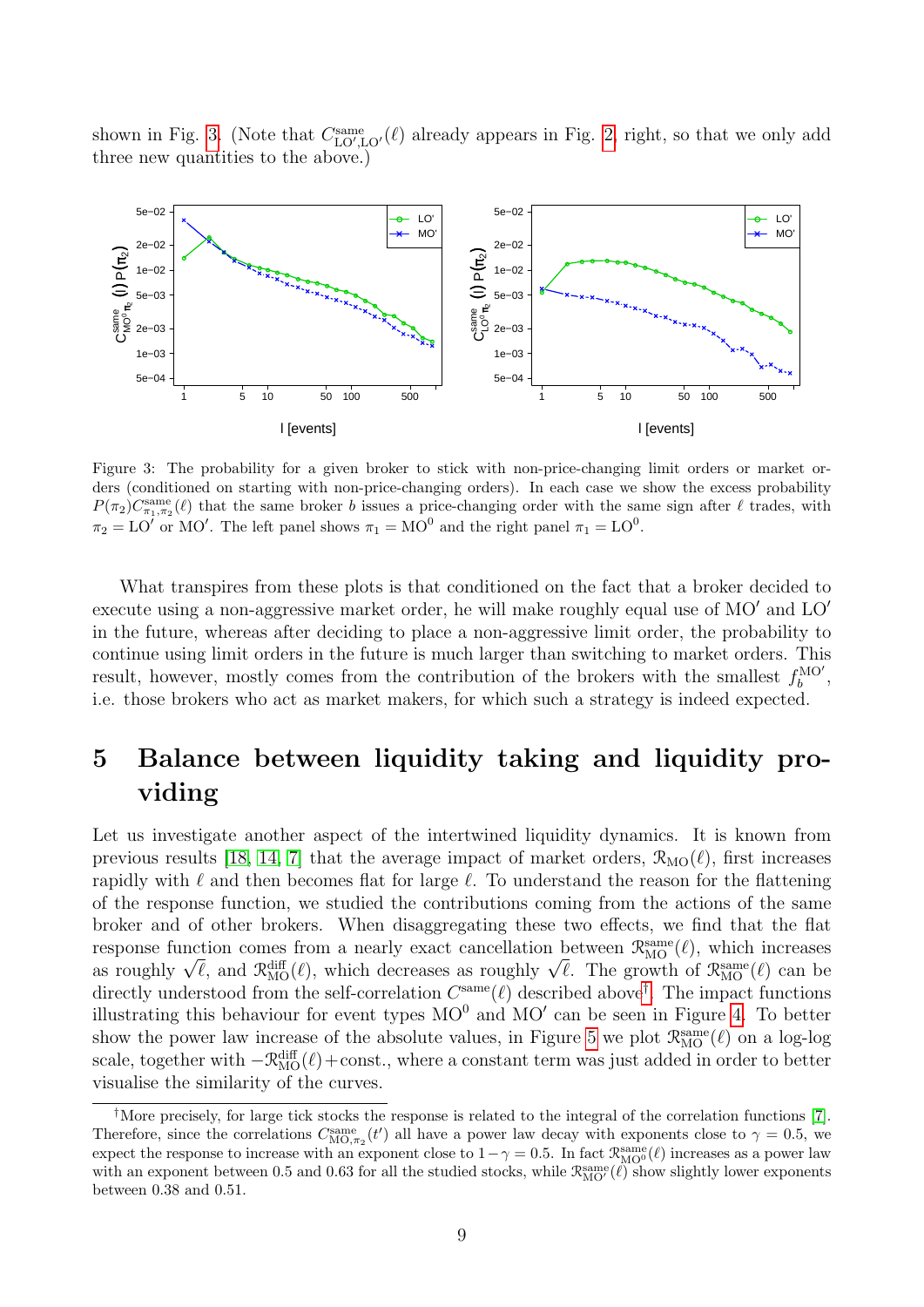

<span id="page-9-0"></span>Figure 4: The response function  $\mathcal{R}_{\pi_1}(\ell)$  and its contributions coming from the orders of the same broker  $(\mathcal{R}_{\pi_1}^{\text{same}}(\ell))$  and of different brokers  $(\mathcal{R}_{\pi_1}^{\text{diff}}(\ell))$ . (left) The case of  $\pi_1 = \text{MO}^0$ . (right) The case of  $\pi_1 = \text{MO}'$ . The insets show a zoom for small  $\ell$ .

Interestingly, the sum of these two responses give a total response that is much weaker in absolute value and is flat for time lags  $\ell \gtrsim 100$ . This is the central result of our study. The short time behaviour ( $\ell \leq 10 - 20$ ) is different when (i) the initial order left the price unchanged  $(MO^0)$  and (ii) when it changed the price  $(MO')$ . In case (i) the contribution coming from different brokers is initially positive and then becomes negative, while in case (ii) it is immediately negative. Therefore, upon an aggressive buy market order (MO') from one broker, the other brokers (probably those with small  $f_b^{\text{MO}'}$ s) react by immediately providing liquidity to the market, and continue to do so during the whole 'buying spree', thereby limiting the total upward price shift. After a non-aggressive market order, on the other hand, the herding mechanism described in the previous section explains the initial positive contribution of  $\mathcal{R}_{\text{MO}}^{\text{diff}}(\ell)$  seen in Figure [4,](#page-9-0) left (inset).

The above findings extend to the decomposition of all types of impact functions  $\mathcal{R}_{\pi}(\ell)$ . After any type of event, the response due to the same broker's actions is monotonically increasing. In contrast, the response due to the rest of the market is always monotonically decreasing for  $\ell \gtrapprox 10 - 20^*$ .

#### 6 Conclusions

The aim of this paper was to use the formalism introduced in [\[7\]](#page-11-3) to exploit a database where the broker initiating an order book event can be identified, and decompose the correlations and response functions into different contributions. This allowed us to identify several interesting regularities in order placement, as summarized below:

• In Section 3 we present clear evidence that brokers are heterogeneous in their liquidity provision. Different brokers use different type of strategies, from market making strategies with a small fraction of market orders to liquidity taking strategies with a very large fraction of market orders.

<span id="page-9-1"></span><sup>∗</sup>The frequency of events varies among stocks and changes in time. On average the frequency of events in the period studied was 0.28 events/sec.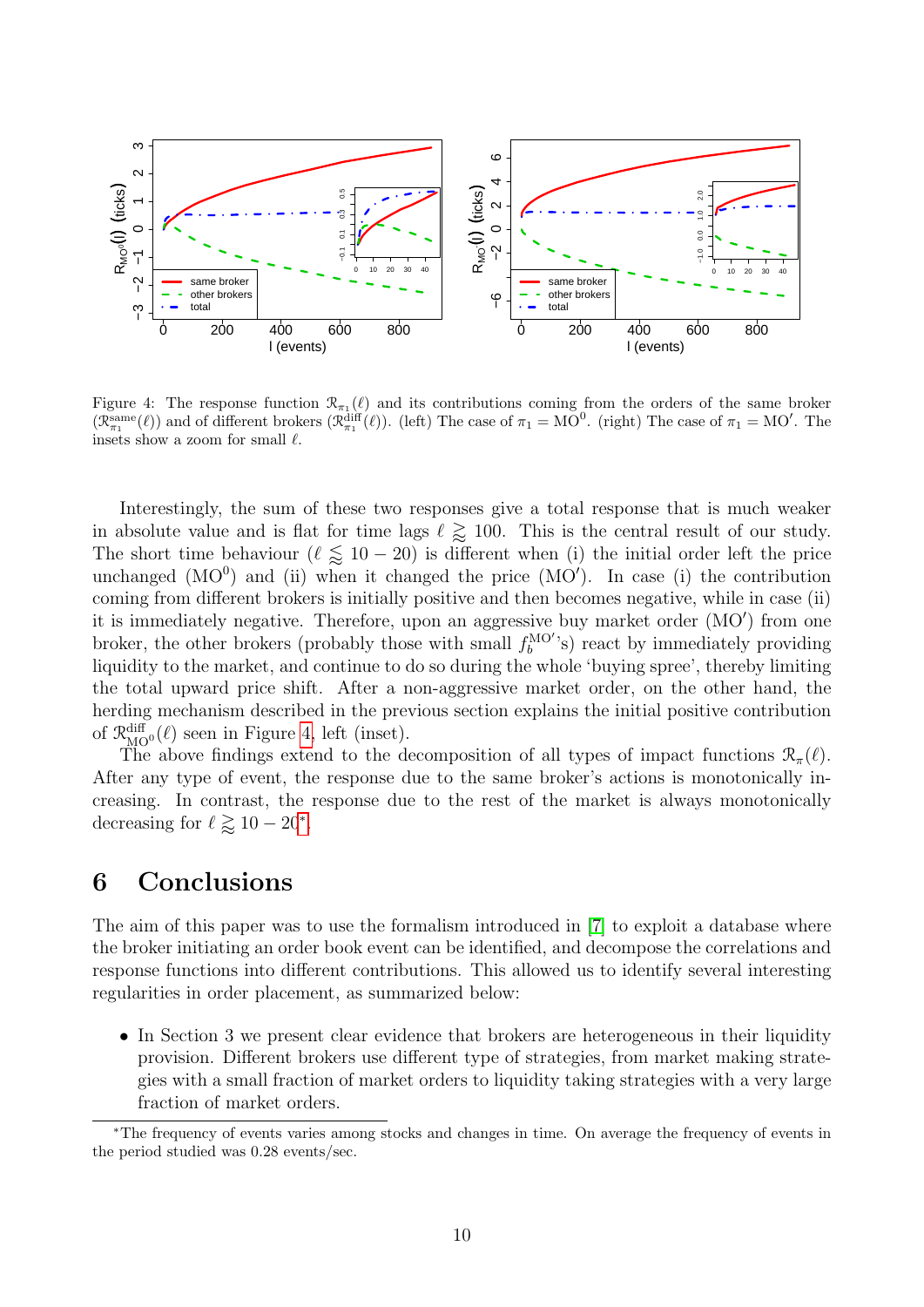

<span id="page-10-3"></span>Figure 5: The contributions to the response function  $\mathcal{R}_{\pi_1}(\ell)$  form the same broker and from different brokers on a log-log scale. We show  $\mathcal{R}_{\text{MO}}^{\text{same}}(\ell)$ , together with  $-\mathcal{R}_{\text{MO}}^{\text{diff}}(\ell)$  + const., where a constant term was just added in order to better visualise the similarity of the curves. (left) The case of  $\pi_1 = \text{MO}^0$ . (right) The case of  $\pi_1 = \text{MO}'.$ 

- In Section 4 we confirm that the long-range correlation in the sign of market orders comes mostly from order splitting from a unique broker. There is, however, a certain degree of herding behaviour from other brokers which is evident as long as the price does not change. After a price changing market order, however, the broker responsible for it continues trading in the same direction regardless of his own impact, whereas other brokers start firing market orders in the opposite direction.
- The total impact of market orders is the result of a nearly perfect compensation between two opposite contributions: one resulting from the accumulation of orders in the same direction coming from the same broker, while the reaction of brokers who provide liquidity results in an impact of roughly equal magnitude but opposite sign. (The contribution by other brokers is always a bit smaller, so that the total impact has the correct sign).

These results suggest a picture of the ecology of markets anticipated in several papers (see e.g. [\[19,](#page-11-14) [20,](#page-11-15) [9,](#page-11-5) [4,](#page-11-0) [5\]](#page-11-1)), where agents are both broadly heterogeneous in their expectations and strategies, and strongly interacting, with a complex intertwined dynamics between liquidity providers and liquidity takers. It is tempting to conjecture that these ingredients are crucial to understand the incipient instabilities of financial markets, epitomized by price jumps and volatility clustering [\[12,](#page-11-8) [13,](#page-11-9) [2\]](#page-10-1).

### References

- <span id="page-10-0"></span>[1] J.-P. Bouchaud, J. D. Farmer, F. Lillo, How markets slowly digest changes in supply and demand, in: Handbook of Financial Markets: Dynamics and Evolution, North-Holland, Elsevier, 2009.
- <span id="page-10-1"></span>[2] A. A. Kirilenko, A. S. Kyle, M. Samadi, T. Tuzun, The Flash Crash: The Impact of High Frequency Trading on an Electronic Market, Working Paper, (2010)
- <span id="page-10-2"></span>[3] A. J. Menkveld High Frequency Trading and The New-Market Makers, Working Paper (2011)